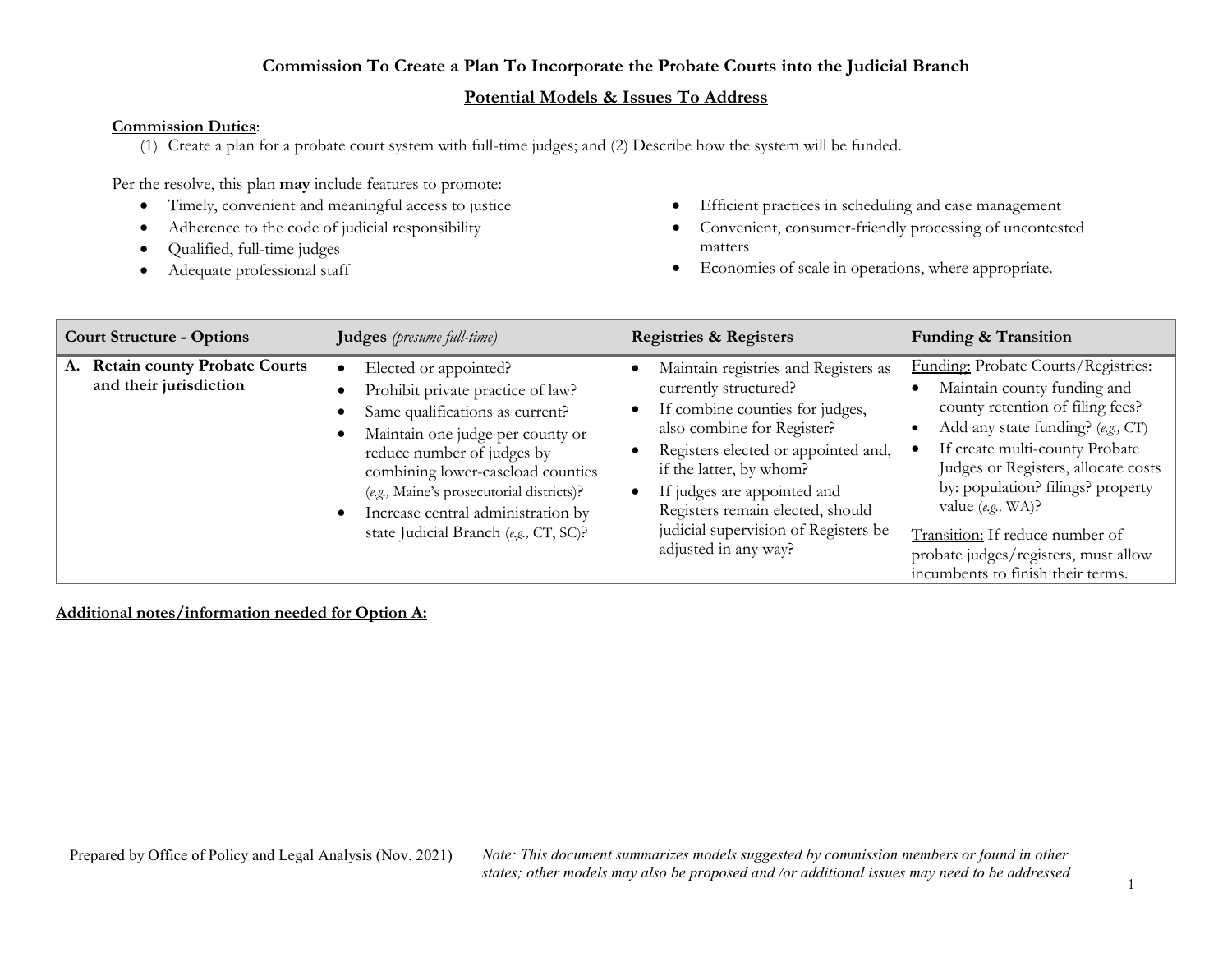| <b>Court Structure - Options</b>                                                                                                                                                                                                                                                                                                                                                                                                                                      | Judges (presume full-time)                                                                                                                                                                                                                                                                                                                                                                                                                                | <b>Registries &amp; Registers</b>                                                                                                                                                                                                                                                                                                                                                                                                                                                                                                                                                                                                                                                                                                                                                                                                                                                   | Funding & Transition                                                                                                                                                                                                                                                                                                                                                                                                                                                                                                                                                                                                                                                                                                                                                                                                                                                                                          |
|-----------------------------------------------------------------------------------------------------------------------------------------------------------------------------------------------------------------------------------------------------------------------------------------------------------------------------------------------------------------------------------------------------------------------------------------------------------------------|-----------------------------------------------------------------------------------------------------------------------------------------------------------------------------------------------------------------------------------------------------------------------------------------------------------------------------------------------------------------------------------------------------------------------------------------------------------|-------------------------------------------------------------------------------------------------------------------------------------------------------------------------------------------------------------------------------------------------------------------------------------------------------------------------------------------------------------------------------------------------------------------------------------------------------------------------------------------------------------------------------------------------------------------------------------------------------------------------------------------------------------------------------------------------------------------------------------------------------------------------------------------------------------------------------------------------------------------------------------|---------------------------------------------------------------------------------------------------------------------------------------------------------------------------------------------------------------------------------------------------------------------------------------------------------------------------------------------------------------------------------------------------------------------------------------------------------------------------------------------------------------------------------------------------------------------------------------------------------------------------------------------------------------------------------------------------------------------------------------------------------------------------------------------------------------------------------------------------------------------------------------------------------------|
| B. Transfer specific matters to the<br>Superior or District Courts, but<br>retain Probate Court<br>jurisdiction over remaining<br>matters<br>Identify the matters transferred and<br>retained. See attached list of matters within<br>Probate Court Jurisdiction.<br>Possibilities suggested to date:<br>Transfer protective proceedings,<br>adoptions, name changes,<br>support, etc. to District Court?<br>Transfer will/estate/trust matters<br>to Superior Court? | Probate Courts:<br>Elected or appointed?<br>$\bullet$<br>Prohibit private practice of law?<br>Same qualifications as current?<br>Maintain one judge per county or<br>reduce number of judges given<br>reduced workload?<br>Keep separate from Judicial Branch<br>or establish more central<br>administration (e.g., CT, SC)?<br>Superior Court and District Court:<br>How many new Superior Court<br>justices and/or District Court judges<br>are needed? | Registries and Registers:<br>What functions are retained?<br>Recordkeeping<br>O<br>Quasi-judicial role in informal<br>O<br>probate matters- <i>i.e.</i> , only<br>transfer such matters to District<br>or Superior Court if they<br>become contested?<br>See attached list of Register authority.<br>O<br>If combine counties for judges,<br>$\bullet$<br>also combine for Registers?<br>Registers elected or appointed and,<br>if the latter, by whom?<br>If Probate Judges are appointed<br>and Registers remain elected,<br>should judicial supervision of<br>Registers be adjusted in any way?<br>Judicial Branch court clerks:<br>May clerks perform quasi-judicial<br>role in informal probate matters (if<br>Registers do not)?<br>May clerks assist with forms?<br>If so, may clerks assist with forms<br>in all matters or have separate<br>clerks, procedures and spaces? | Funding: Probate Courts/Registries:<br>Who establishes the fees?<br>$\bullet$<br>Maintain county funding and<br>$\bullet$<br>county retention of filing fees?<br>Add any state funding? (e.g., CT)<br>If create multi-county Probate<br>$\bullet$<br>Judges or Registers, allocate costs<br>by: population? filings? property<br>value $(e.g., WA)$ ?<br>If informal matters remain with<br>$\bullet$<br>Registers, how are state costs<br>offset if those matters are later<br>transferred to state court?<br>Judicial Branch:<br>How much will the new judges,<br>$\bullet$<br>court clerks, courtroom time,<br>building space, security,<br>technology, court-appointed<br>professionals, etc. cost?<br>To what extent is this cost offset<br>$\bullet$<br>by increased court fee revenue?<br>Transition: If reduce number of<br>probate judges/registers, must allow<br>incumbents to finish their terms. |

# **Potential Models & Issues To Address**

#### **Additional notes/information needed for Option B:**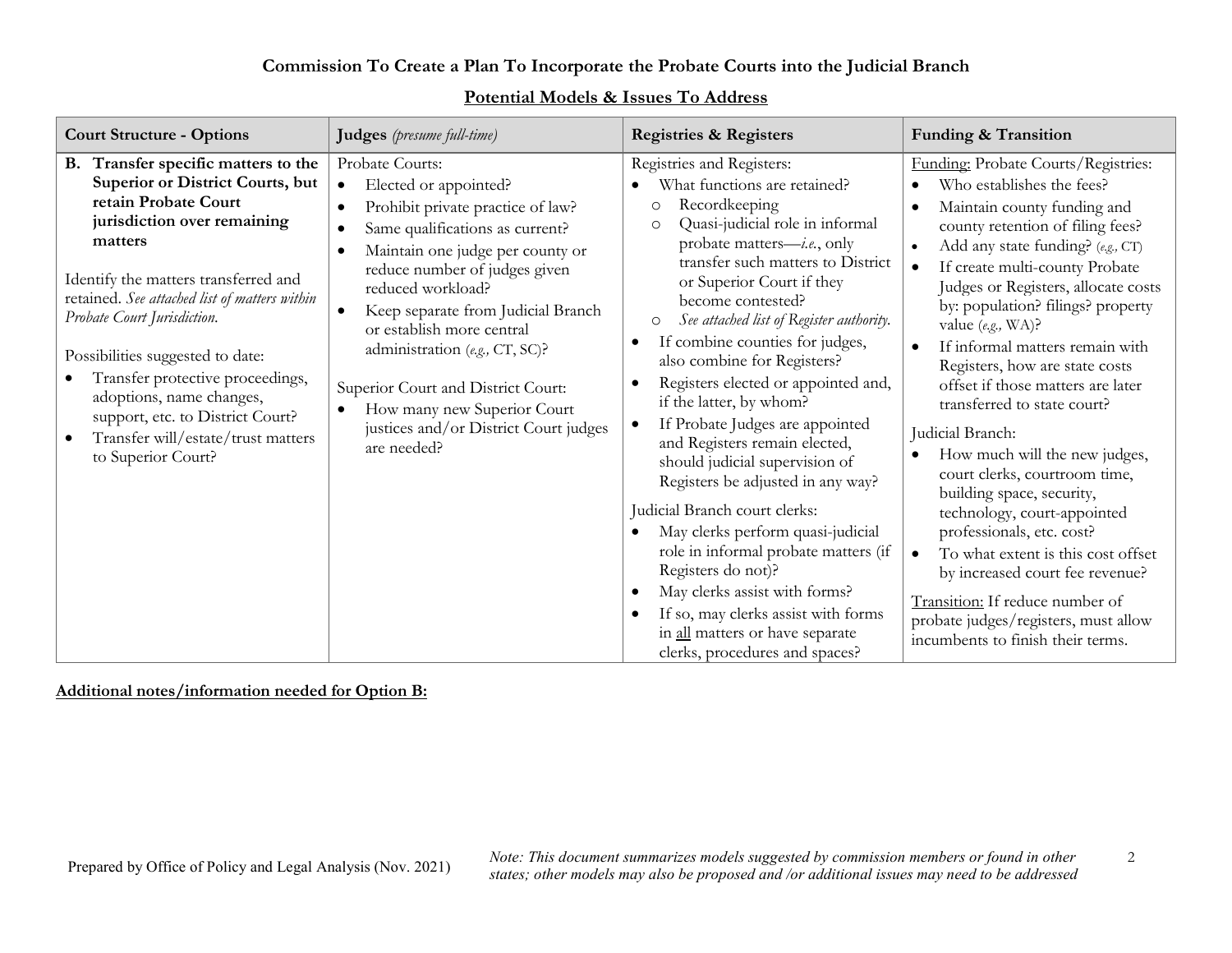| <b>Court Structure - Options</b>                                                                                                                                                                                                                                                                                                                                                          | Judges (presume full-time)                                                       | <b>Registries &amp; Registers</b>                                                                                                                                                                                                                                                                                                                                                                                                                                                                                                                                                                                                                                                                                                                                                                                                                                                                                                                              | Funding & Transition                                                                                                                                                                                                                                                                                                                                                                                                                                                                                                                                                                                                                                                                |
|-------------------------------------------------------------------------------------------------------------------------------------------------------------------------------------------------------------------------------------------------------------------------------------------------------------------------------------------------------------------------------------------|----------------------------------------------------------------------------------|----------------------------------------------------------------------------------------------------------------------------------------------------------------------------------------------------------------------------------------------------------------------------------------------------------------------------------------------------------------------------------------------------------------------------------------------------------------------------------------------------------------------------------------------------------------------------------------------------------------------------------------------------------------------------------------------------------------------------------------------------------------------------------------------------------------------------------------------------------------------------------------------------------------------------------------------------------------|-------------------------------------------------------------------------------------------------------------------------------------------------------------------------------------------------------------------------------------------------------------------------------------------------------------------------------------------------------------------------------------------------------------------------------------------------------------------------------------------------------------------------------------------------------------------------------------------------------------------------------------------------------------------------------------|
| <b>Eliminate Probate Courts and</b><br>C.<br>allocate their jurisdiction<br>between the Superior Court<br>and District Court<br>Identify to which court each matter is<br>transferred. See attached list of Probate<br>Court Jurisdiction.<br>Possibilities suggested to date:<br>Transfer all will/estate/trust<br>matters to Superior Court and all<br>other matters to District Court? | How many new Superior Court<br>justices and District Court judges are<br>needed? | County registries and Registers:<br>Merge into Judicial Branch?<br>$\bullet$<br>If not, what functions retained?<br>$\bullet$<br>Recordkeeping?<br>O<br>Quasi-judicial role in informal<br>$\circ$<br>probate matters— <i>i.e.</i> , only<br>transfer such matters to District<br>or Superior Court if they<br>become contested?<br>See attached list of Register authority.<br>$\circ$<br>If retain Registers:<br>Registers elected or appointed and,<br>$\bullet$<br>if the latter, by whom?<br>Do state judges have supervisory<br>$\bullet$<br>authority over Registers? For what<br>purposes? If not, what supervision<br>exists?<br>Judicial Branch court clerks:<br>May clerks perform quasi-judicial<br>$\bullet$<br>role in informal probate matters (if<br>Registers do not)?<br>May clerks assist with forms?<br>$\bullet$<br>If so, may clerks assist with forms<br>$\bullet$<br>in all matters or have separate<br>clerks, procedures and spaces? | Funding: If retain county registries:<br>Who establishes the fees?<br>Maintain county funding<br>supplemented by filing fees?<br>Provide any state funding?<br>If informal matters remain with<br>Registers, how are state costs<br>offset if those matters are later<br>transferred to state court?<br>Judicial Branch:<br>How much will the new judges,<br>court clerks, courtroom time,<br>building space, security,<br>technology, court-appointed<br>professionals, etc. cost?<br>To what extent is this cost offset<br>$\bullet$<br>by increased court fee revenue?<br><b>Transition:</b> Incumbent Probate Judges<br>and Registers must be allowed to<br>finish their terms. |

# **Potential Models & Issues To Address**

### **Additional notes/information needed for Option C:**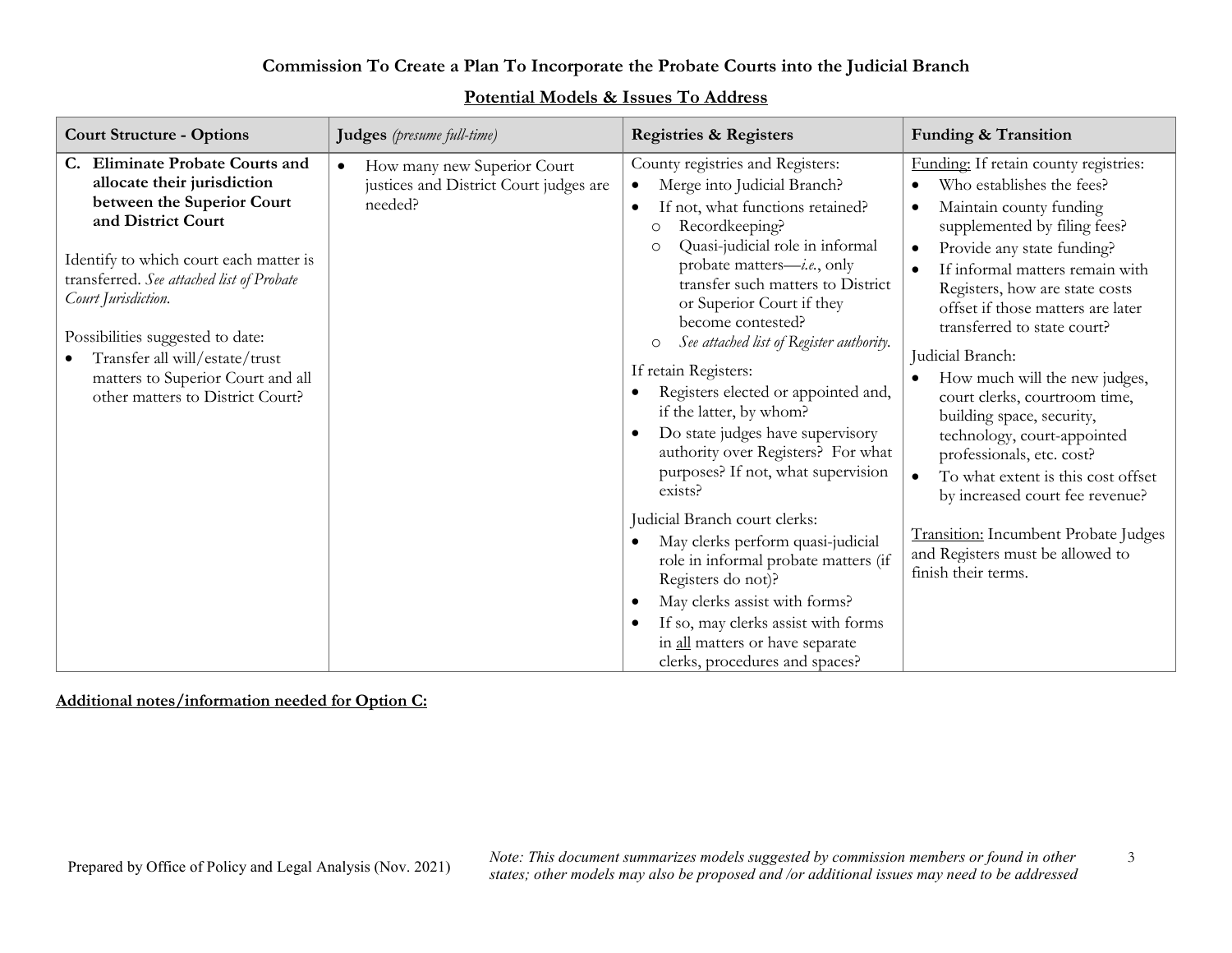| <b>Court Structure - Options</b>                                                                                                                                                                                                                                                                                                                                                                                   | Judges (presume full-time)                                                                                                                                                                                                                                                                                                                                                                                                                                                                                                                    | <b>Registries &amp; Registers</b>                                                                                                                                                                                                                                                                                                                                                                                                                                                                                                             | Funding & Transition                                                                                                                                                                                                                                                                                                                                                                                                                                                |
|--------------------------------------------------------------------------------------------------------------------------------------------------------------------------------------------------------------------------------------------------------------------------------------------------------------------------------------------------------------------------------------------------------------------|-----------------------------------------------------------------------------------------------------------------------------------------------------------------------------------------------------------------------------------------------------------------------------------------------------------------------------------------------------------------------------------------------------------------------------------------------------------------------------------------------------------------------------------------------|-----------------------------------------------------------------------------------------------------------------------------------------------------------------------------------------------------------------------------------------------------------------------------------------------------------------------------------------------------------------------------------------------------------------------------------------------------------------------------------------------------------------------------------------------|---------------------------------------------------------------------------------------------------------------------------------------------------------------------------------------------------------------------------------------------------------------------------------------------------------------------------------------------------------------------------------------------------------------------------------------------------------------------|
| D. Eliminate Probate Courts<br>(transfer all jurisdiction to state<br>trial courts) and create a:<br>1. Create special trial court<br>division to handle some or<br>all probate matters (e.g., a<br>"Probate Division" in the<br><b>Superior Court or "Family</b><br>and Probate Division" in<br>the District Court); or<br><b>Separate state Probate</b><br>2.<br>Court to handle some or all<br>probate matters. | Option D1: Special division:<br>How many division judges needed?<br>How select and assign?<br>$\bullet$<br>Appoint specifically to the special<br>$\circ$<br>division? (e.g., MA)<br>Elected by each county (e.g., VT)<br>$\circ$<br>or other geographic district?<br>Trial chief specially assigns<br>$\circ$<br>certain judges to the division?<br>All of the relevant trial court's<br>$\circ$<br>judges may hear division cases on<br>a separate docket? (e.g., NH)<br>Option D2: State Probate Court:<br>How many Probate Judges needed? | County registries and Registers:<br>Merge into Judicial Branch?<br>$\bullet$<br>If not, what functions retained?<br>$\bullet$<br>Recordkeeping?<br>O<br>Quasi-judicial role in informal<br>$\circ$<br>probate matters- <i>i.e.</i> , only<br>transfer such matters to District<br>or Superior Court if they<br>become contested?<br>See attached list of Register authority.<br>$\circ$<br>If retain Registers:<br>Are the elected or appointed and,<br>$\bullet$<br>if the latter, by whom?<br>Do state judges have supervisory<br>$\bullet$ | Funding: If retain county registries:<br>Who establishes the fees?<br>Maintain county funding<br>$\bullet$<br>supplemented by filing fees?<br>Provide any state funding?<br>If informal matters remain with<br>Registers, how are state costs<br>offset if those matters are later<br>transferred to state court?<br>Judicial Branch:<br>How much will the new judges,<br>court clerks, courtroom time,<br>building space, security,<br>technology, court-appointed |
| Identify where each matter is<br>transferred. See attached list of Probate<br>Court Jurisdiction.<br>What matters are in the general<br>$\bullet$<br>Superior Court jurisdiction?<br>What matters are in the general<br>٠<br>District Court jurisdiction?<br>What matters are in the<br>$\bullet$<br>jurisdiction of the special division<br>or Probate Court?                                                     | Appointed or elected by each county<br>or other geographic district?<br>Prohibit private practice of law?<br>$\bullet$<br>Both options:<br>Allow cross-assignments?<br>How many (if any) new Superior<br>Court justices and District Court<br>judges are needed outside of the<br>special division or Probate Court?                                                                                                                                                                                                                          | authority over Registers? For what<br>purposes? If not, what supervision<br>exists?<br>Judicial Branch court clerks:<br>May clerks perform quasi-judicial<br>$\bullet$<br>role in informal probate matters (if<br>Registers do not)?<br>May clerks assist with forms?<br>$\bullet$<br>If so, may clerks assist with forms<br>$\bullet$<br>in all matters or only in division or<br>state Probate Court matters?                                                                                                                               | professionals, etc. cost?<br>To what extent is this cost offset<br>$\bullet$<br>by increased court fee revenue?<br>Transition: Incumbent probate judges<br>and registers must be allowed to finish<br>their terms.                                                                                                                                                                                                                                                  |

# **Potential Models & Issues To Address**

### **Additional notes/information needed for Option D:**